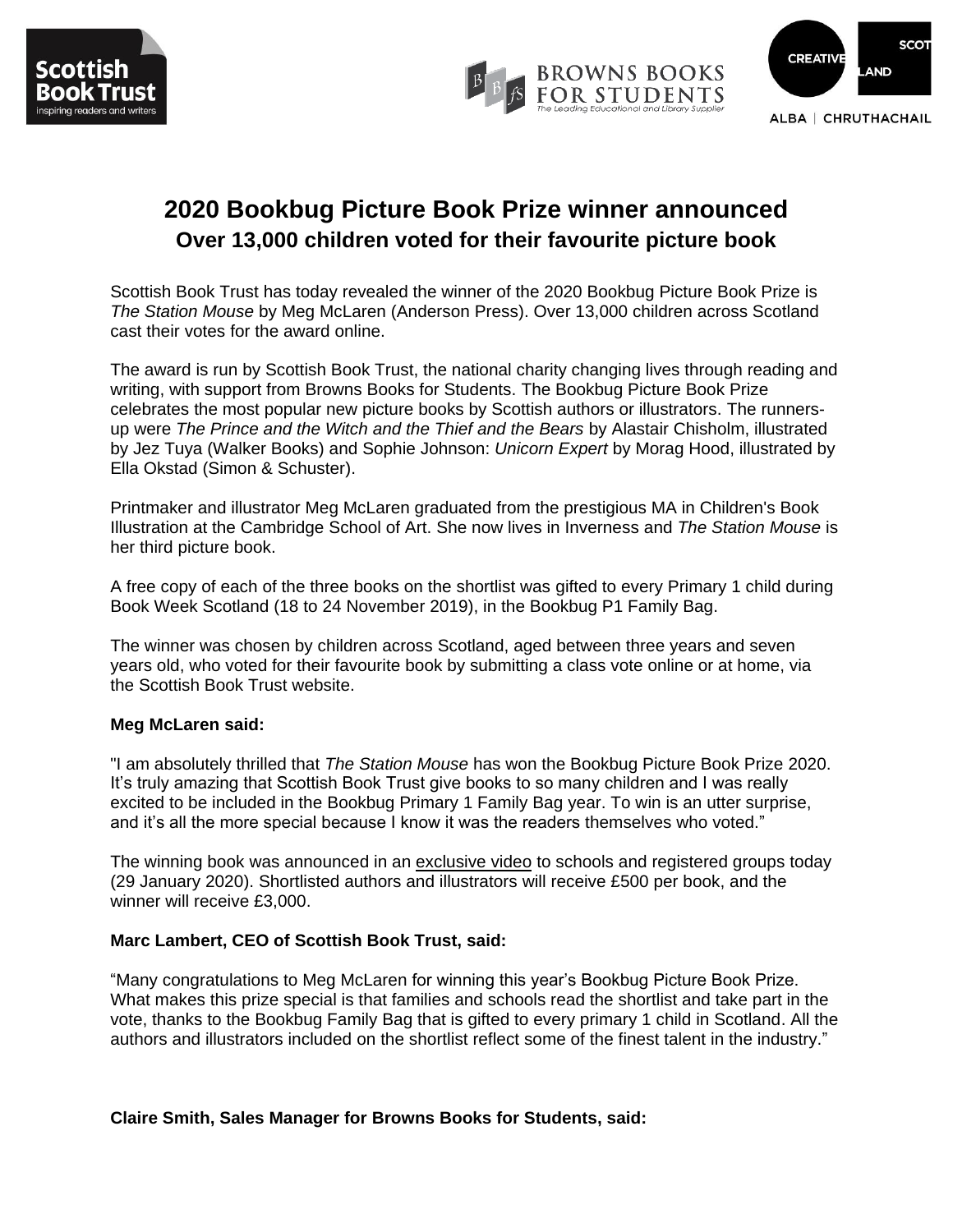





"Congratulations to Meg McLaren whose picture book has been enjoyed, read and reviewed by those at the heart of Scottish communities. Browns Books for Students are proud of our ongoing partnership with Scottish Book Trust, supporting them with their outstanding work, in the development of reading and literacy in Scotland."

## **Mairi Kidd, Head of Literature, Languages & Publishing at Creative Scotland, said:**

"We are lucky in Scotland in that so many artists at the very top of their game lend their talents to picture books and stories for the very young. This is a demanding dual audience of the youngest children and their carers, and of course the real prize is the chance to set a new generation of readers on a lifelong journey of story. All of the shortlisted artists are winners in this sense, but special congratulations go to Meg, who was soundly endorsed by so many young Bookbug recipients."

## **Notes to editors:**

FOR ALL PRESS ENQUIRIES INCLUDING PHOTOS, PLEASE CONTACT KEARA DONNACHIE: [keara.donnachie@scottishbooktrust.com](mailto:keara.donnachie@scottishbooktrust.com) or 0131 524 0184 / 07956 773 749

## **Bookbug Picture Book Prize**

- The Bookbug Picture Book Prize is managed by Scottish Book Trust in partnership with Creative Scotland and Browns Books for Students.
- Teachers, librarians and book group leaders sign up their groups, then the children read and vote for their favourite books. Children can also vote online at home via the Scottish Book Trust website.
- Videos of each author/illustrator reading and talking about their book are available at <http://www.scottishbooktrust.com/bpbp>
- Books published during April 2018 March 2019 were eligible for entry to the award. The Bookbug Picture Book Prize is open to authors and illustrators based in Scotland.

## **The Bookbug P1 Bag**

• The P1 Bag was produced by Scottish Book Trust in conjunction with Education Scotland and the Scottish Government as part of Read, Write, Count. You'll find more ideas for fun activities and games that you can slip into your daily routine at parentclub.scot.